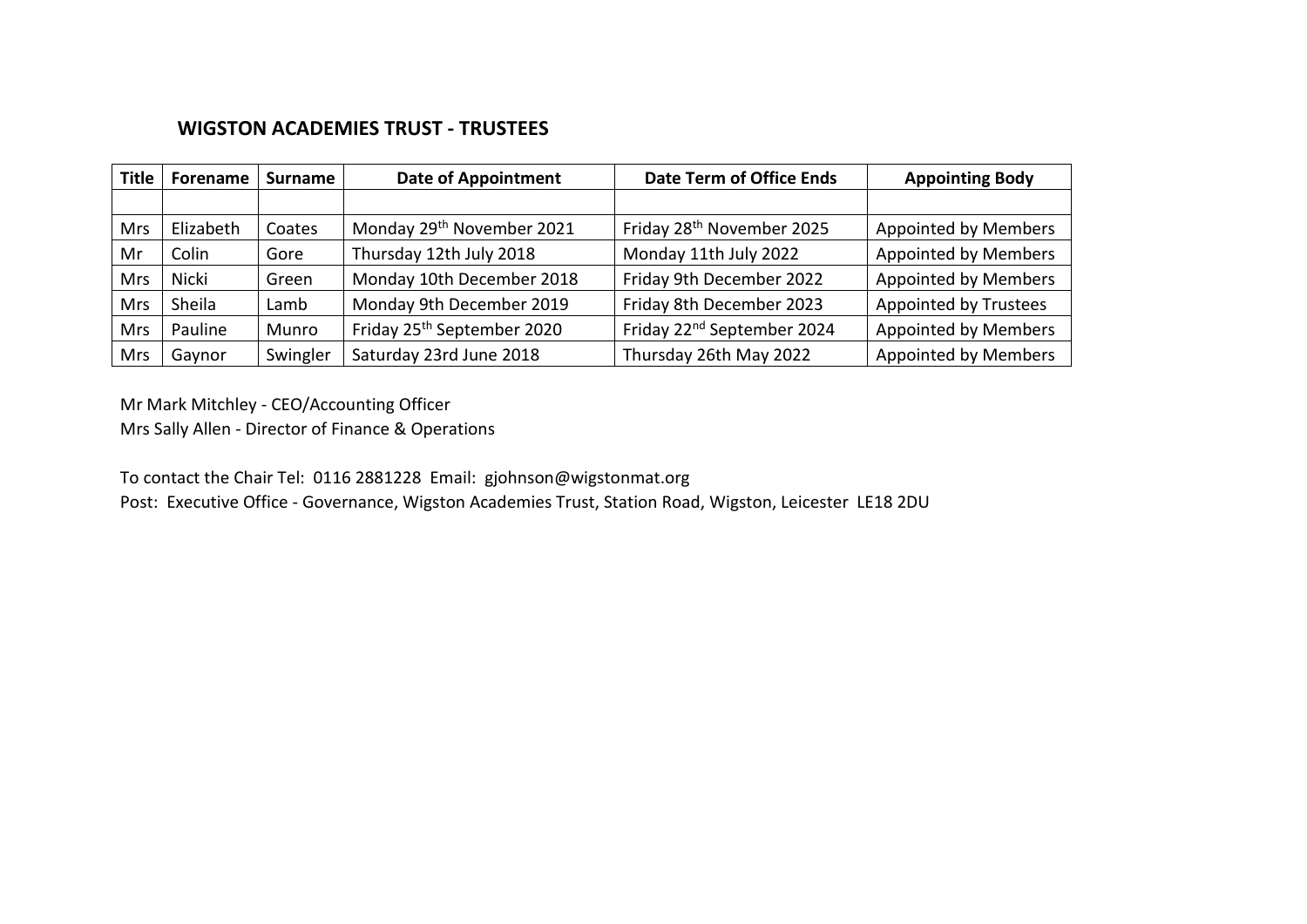## **TRUSTEE MEETINGS ATTENDANCE 2020 - 2021**

|                | <b>Meetings Attended</b> | Out of a possible |
|----------------|--------------------------|-------------------|
| P Munro, Chair | 6                        | 6                 |
| E Coates       | 5                        | 6                 |
| C Gore         | 6                        | 6                 |
| N Green        | 6                        | 6                 |
| S Lamb         | 6                        | 6                 |
| G Swingler     | 6                        | 6                 |